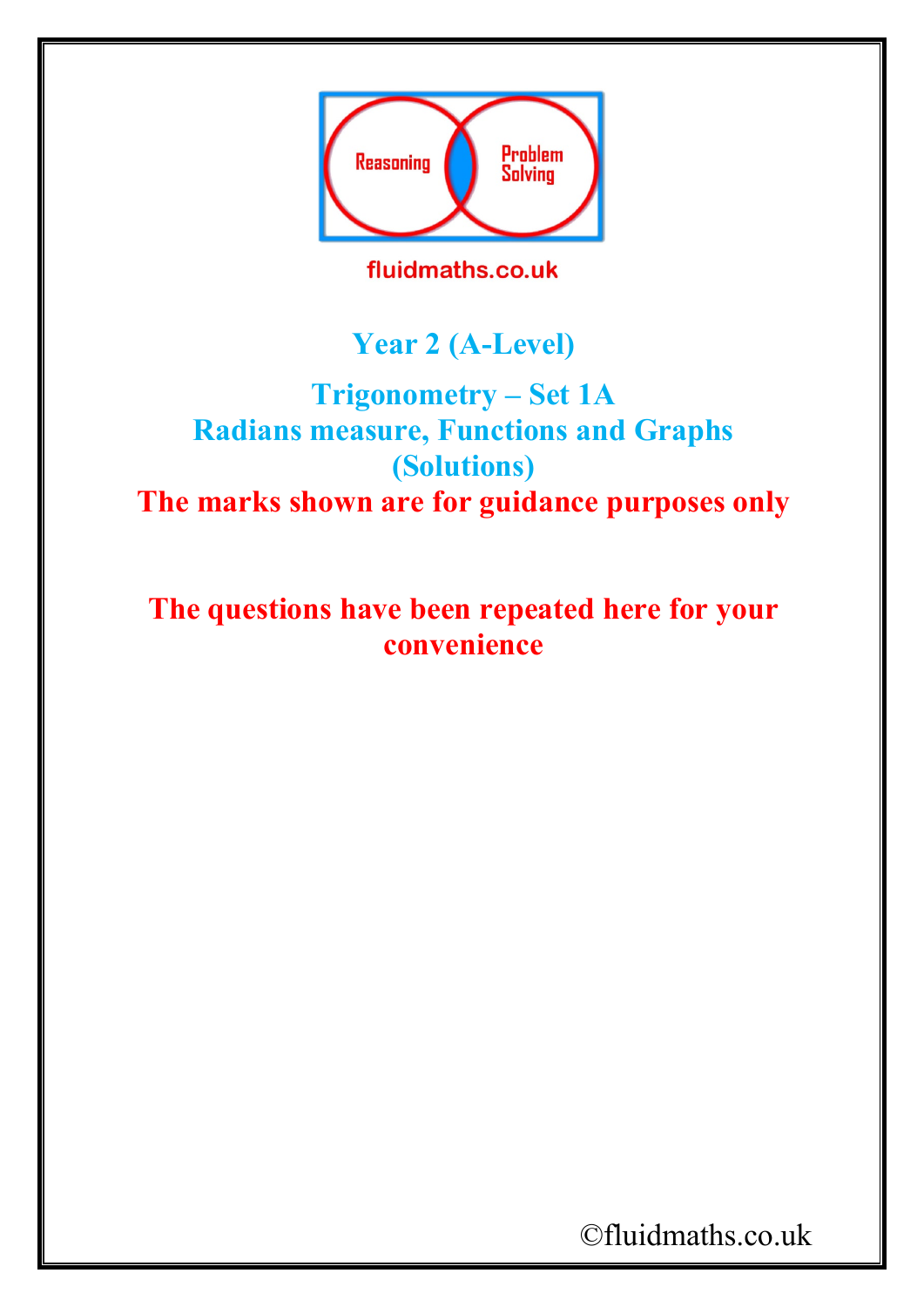**1** Given that  $\theta = 60^{\circ}$  find the value of  $\theta$  in radians. Hence solve the equation  $2 \cos \theta = 5 \sin \theta$  for  $0 \le \theta \le 2\pi$ **Solution**  $\pi$  Radians = 180° Therefore,  $\theta = 60^{\circ} \times \frac{\pi}{18}$ 180  $\theta = \frac{\pi}{3}$ [1Mark] The equation can be solved as:  $2 \cos \theta = 5 \sin \theta$  $\frac{2}{5} = \frac{\sin \theta}{\cos \theta}$  $\frac{2}{5}$  = tan  $\theta$  [1Mark]  $\theta = \tan^{-1} \frac{2}{5}$ 5  $\theta = 0.38$  rad [1Mark]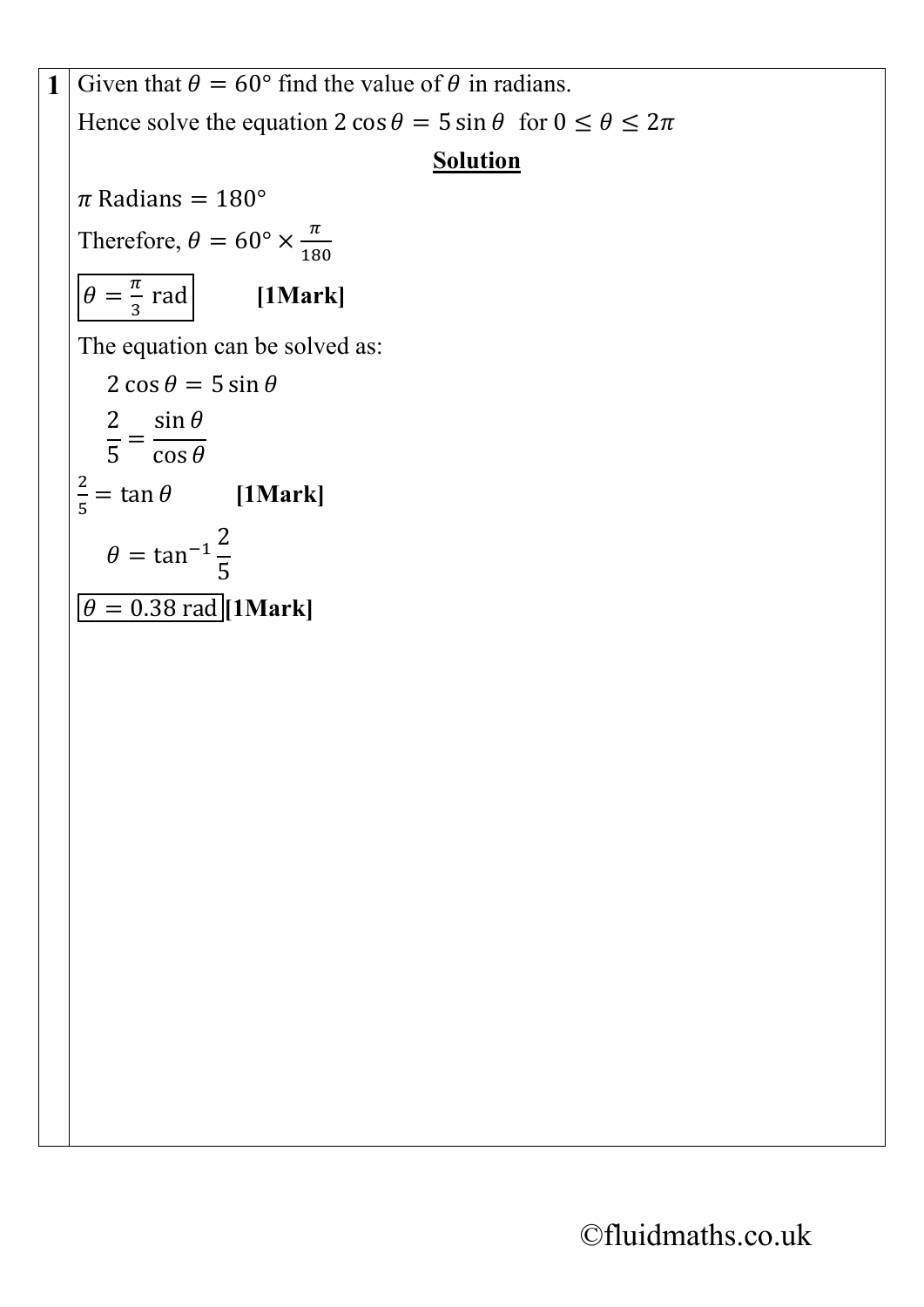**2** In the diagram below, angle AOB is 0.3491 rads. AB is a straight line Given that the area of the shaded sector is 249.233 square units



Calculate the perimeter of the shape to 4 decimal places

## **Solution**

Area of sector =  $\frac{1}{2}$  $\frac{1}{2}r^2\theta$  where  $\theta$  is measured in radians Therefore, 249.233 =  $\frac{1}{2}r^2\theta$  $\theta = 2\pi - 0.3491 = 5.9341$ So  $r = \sqrt{\frac{2 \times 249.233}{5.9341}} = 9.1652$ [1mark]

{Note that the angle in the shaded sector will be  $\theta = 2\pi - 0.3491 = 5.9341$  } The length of the major arc  $AB = 9.1652 \times 5.9341 = 54.3872$  [1mark]

Now use the cosine rule to find the length of the side AB The cosine rule:  $\{a^2 = b^2 + c^2 - 2bc \times \cos A\}$ Therefore  $(AB)^2 = 9.1652^2 + 9.1652^2 - 2 \times 9.1652 \times 9.1652 \times \cos 0.3491$  $(AB)^2 = 10.1337$  [1mark] Therefore  $AB = 3.1833(4dp)$  [1mark]

Hence the perimeter of the shape will be  $= 54.3872 + 3.1833$ = 57.5705 units **[1mark]**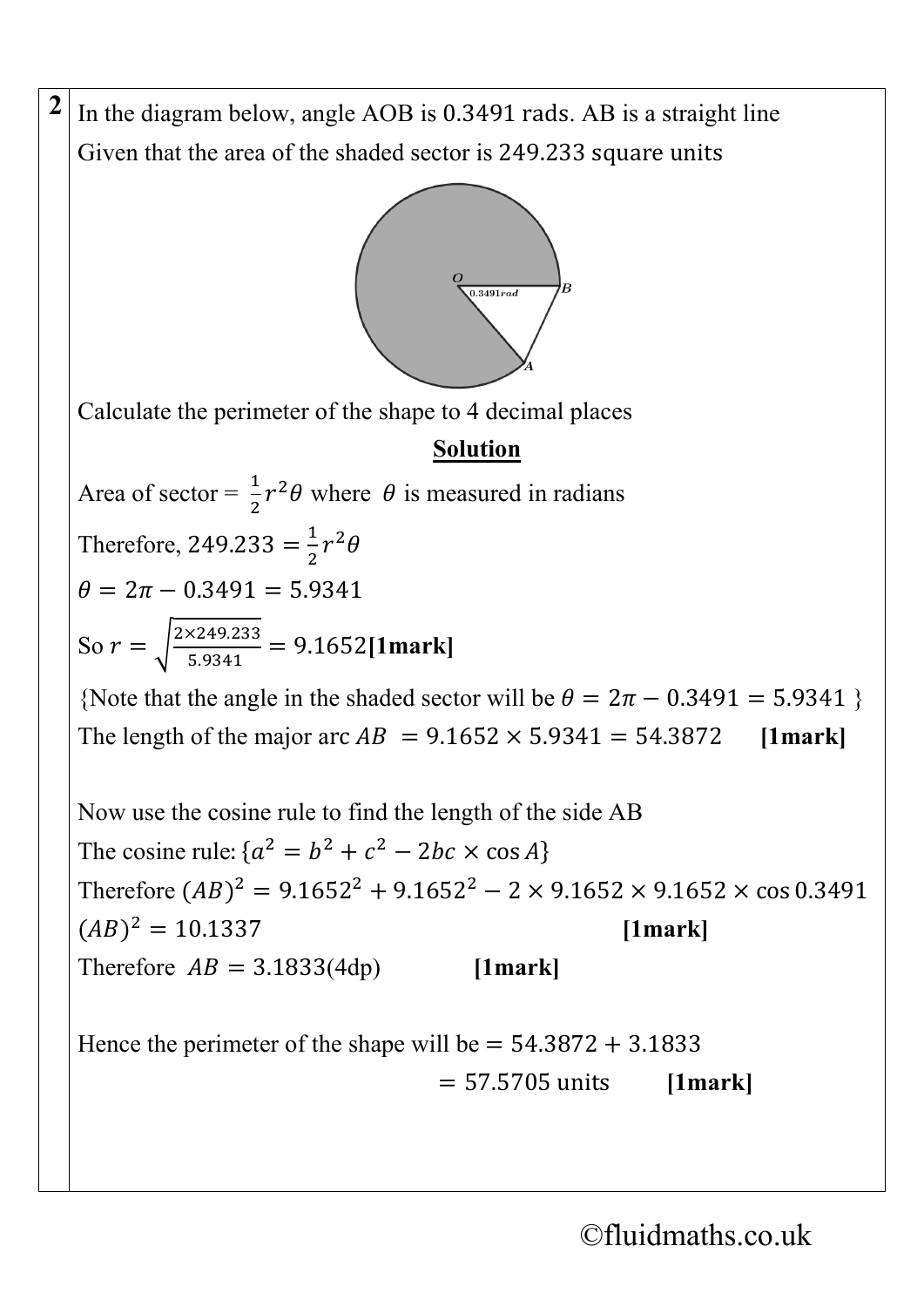**3** Given that the angle x rad is small a) Show that  $\frac{1-\cos 3x}{\sin x \tan x}$  $rac{1-\cos 3x}{\sin x \tan x} \approx \frac{9}{2}$ 2 b) Find an approximate value for sin x cosec $\frac{1}{2}$  $\frac{1}{2}x$ **Solutions** a) We need to use small-angle approximations For small angles in radians  $\sin \theta \approx \theta$  $\cos \theta \approx 1 - \frac{1}{2}$  $\frac{1}{2}\theta^2$ tan  $\theta \approx \theta$ Therefore for the numerator  $1 - \cos 3x = 1 - \left(1 - \frac{1}{2} \times (3x)^2\right)$  [1mark]  $=\left(1-\left(1-\frac{9}{2}\right)\right)$ 2�� **[1mark]**  $=\frac{9}{2}x^2$ Hence the numerator:  $1 - \cos 3x \approx \frac{9}{2}$ 2 <sup>2</sup> **[1mark]** For the denominator  $\sin x \approx x$  and  $\tan x \approx x$ Therefore, sinxtan $x \approx x^2$  [1mark] Hence  $\frac{1-\cos 3x}{\sin x \tan x}$  $rac{1-\cos 3x}{\sin x \tan x} \approx \frac{9}{2}$  $\frac{1}{2}x^2 \div x^2$  {Apply dividing fractions} So we have  $\frac{9}{3}$  $\frac{9}{2}x^2 \times \frac{1}{x^2} = \frac{9}{2}$  **[1mark]** Hence  $\frac{1-\cos 3x}{\sin x \tan x}$  $rac{1-\cos 3x}{\sin x \tan x} \approx \frac{9}{2}$ 2 As Required b) sin *x* cosec $\frac{1}{2}$  $\frac{1}{2}x \approx x \times \frac{1}{\frac{1}{2}x}$  $\frac{1}{2}x$ 2 **[1mark]** So we have  $x \times \frac{2}{x} = 2$ Hence sin x cosec $\frac{1}{2}$ 2 ≈ 2 **[1mark]**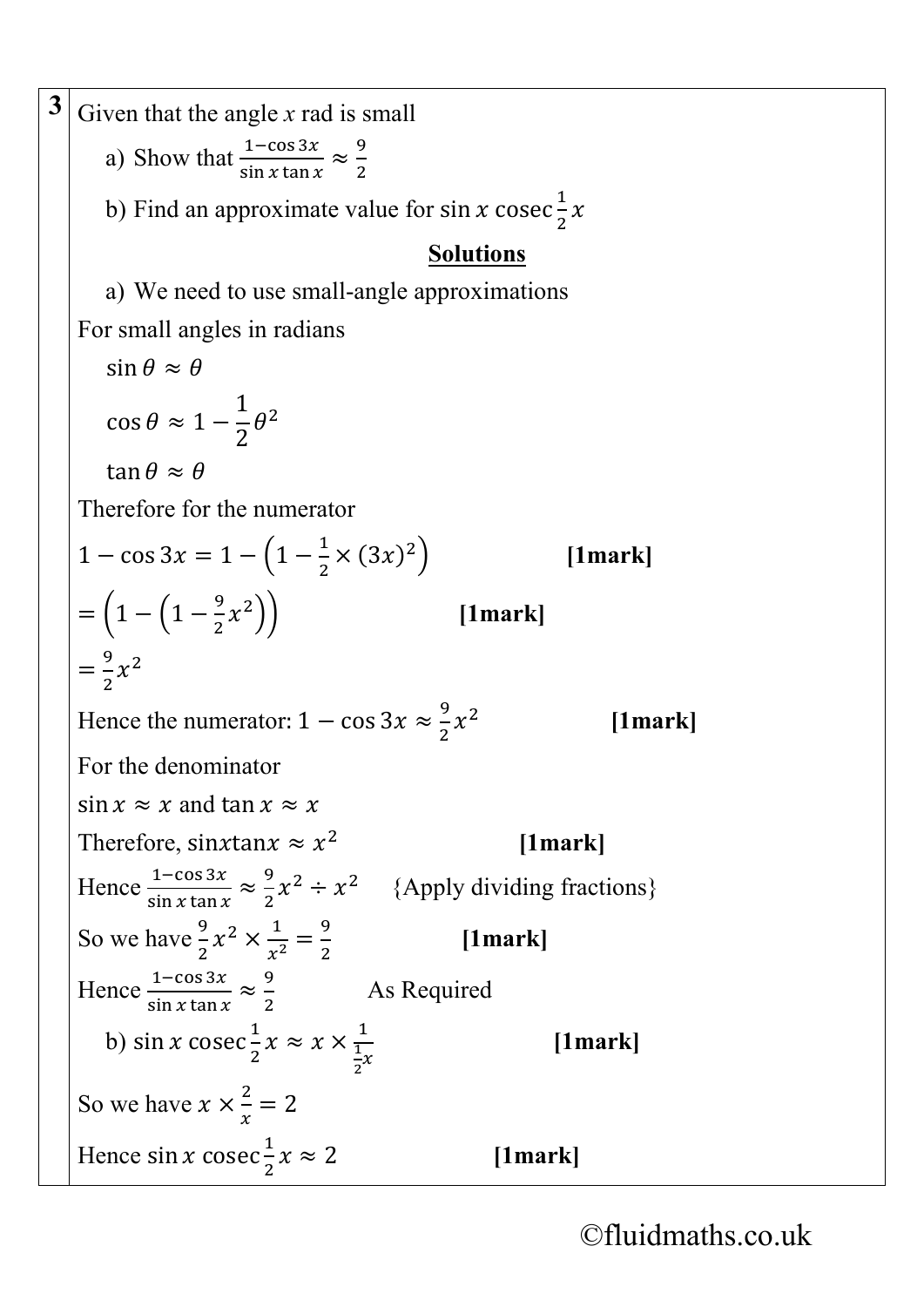**4** Given that  $\tan x = \frac{\sqrt{5}}{6}$ a) Find the exact values of sec  $x$  and cosec  $x$ b) Hence show that  $\tan x + \sec x < \csc x + \sec x$ **Solution** a) tan  $x = \frac{0}{A}$ So we have a right-angled triangle with to angle *x* as  $\sqrt{5}$  and the adjacent as 6 Using Pythagoras theorem:  $H^2 = (\sqrt{5})^2 + (6)^2 = \sqrt{41}$  [1mark] Therefore, sec  $x = \frac{\sqrt{41}}{6}$ 6 **[1mark]**  $\csc x = \frac{\sqrt{41}}{\sqrt{5}} = \frac{\sqrt{205}}{5}$ 5 **[1mark]**  $\sqrt{5}$  $\frac{\sqrt{5}}{6} + \frac{\sqrt{41}}{6} = \frac{\sqrt{41} + \sqrt{5}}{6} = 1.4399$  [1mark]  $\frac{\sqrt{205}}{5} + \frac{\sqrt{41}}{6} = \frac{6\sqrt{205} + 5\sqrt{41}}{30} = 3.9308$  [1mark] 1.4399 < 3.9308 Hence,  $\tan x + \sec x < \csc x + \sec x$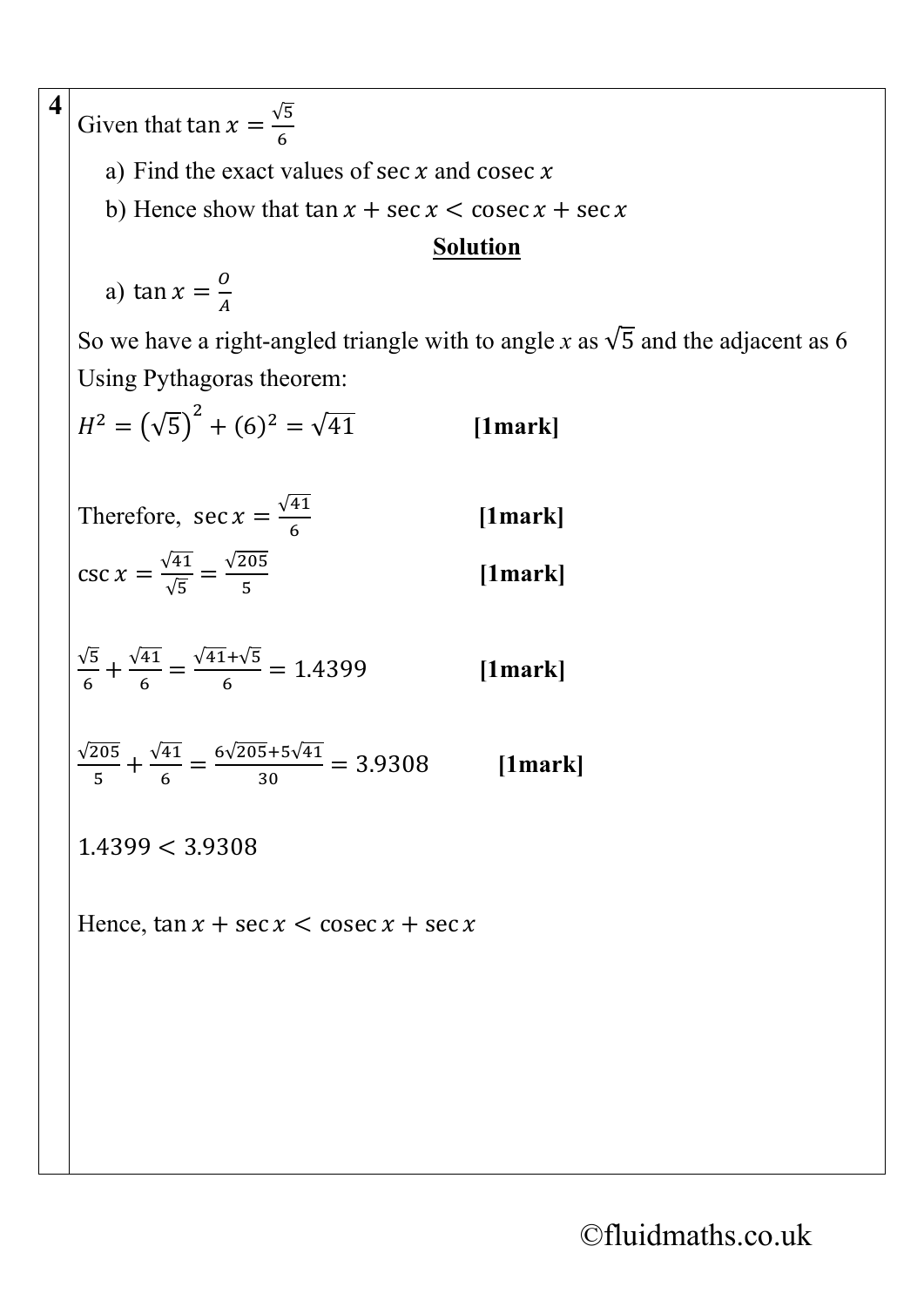**5** Part of the graph of  $y = f(x)$  is shown below. where  $f(x) = a\sin bx + c$ a) Determine the values of a, b and c On the same grid, part of the graph of  $y = \sqrt{\frac{3}{2}}$ is also drawn. b) The two graphs intersect at the points P, Q, R and S Determine the coordinates of P, Q, R and S to 4 decimal places **Solution** a)  $y = a \sin bx + c$ where  $|a|$  = amplitude  $\frac{2\pi}{b}$  = period, when plotting the graph divide the period into 4 smaller sub-intervals of equal length.  $\frac{-c}{b}$  = phase shift (horizontal shift).  $a = \frac{max - min}{2} = \frac{1.5 - 0.5}{2} = 0.5$  $c = \frac{max + min}{2} = \frac{1.5 + 0.5}{2} = 1$  $b = \frac{2\pi}{period} = \frac{2\pi}{2} = \pi$ The period is the number of full Crust in 360 or  $2\pi$ Hence, the equation will be  $y = 0.5 \sin(\pi x) + 1$  [3marks]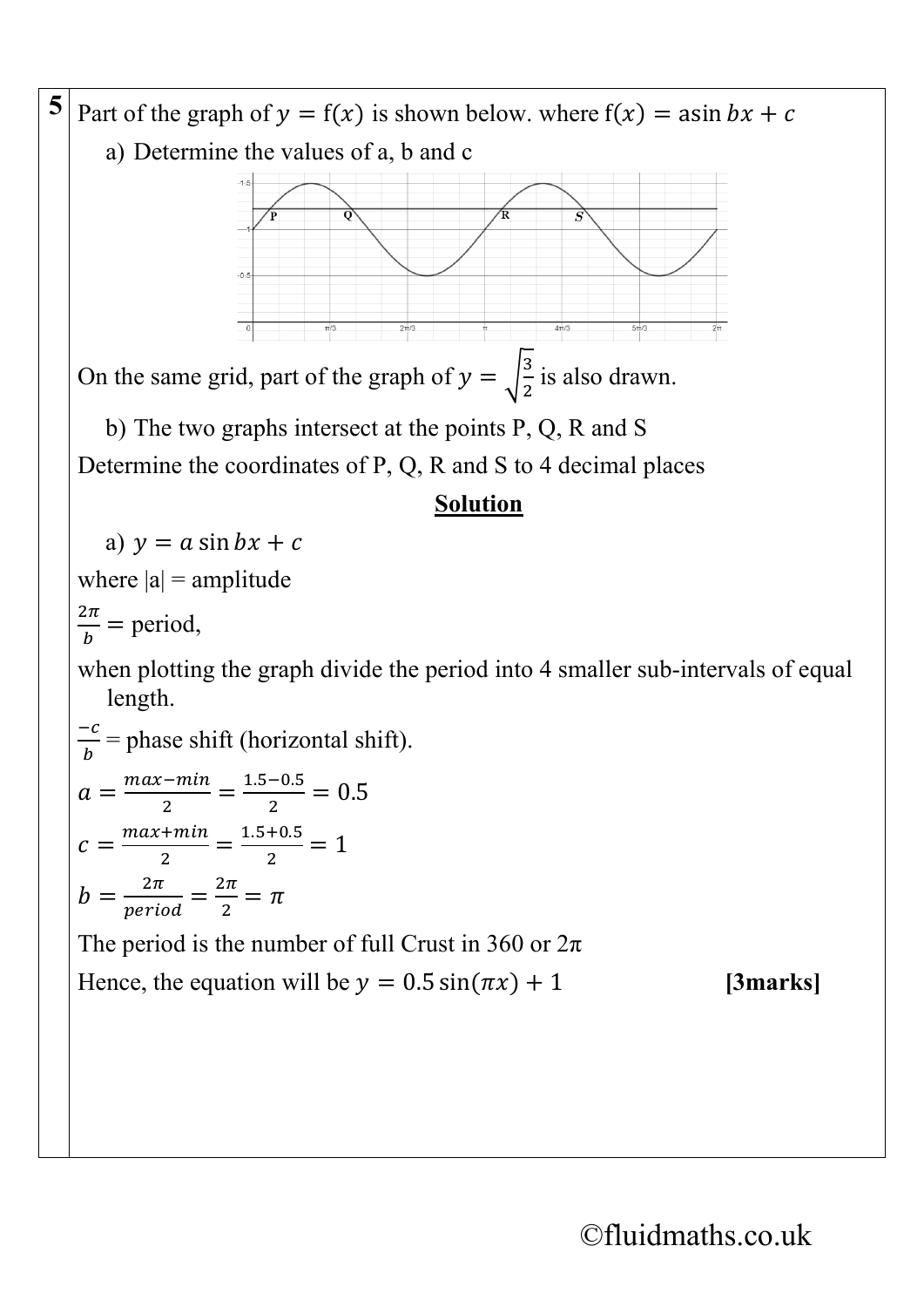b) 
$$
\sqrt{\frac{3}{2}} = 0.5 \sin \pi x + 1
$$
  
\nBy Solving, we get;  
\n $x = \frac{0.46619 + 2\pi n}{\pi}$   
\nAnd  
\n $x = \frac{n\pi - 0.46619}{\pi}$   
\nPoints;  
\n $P = (0.1481, 1.2247)$   
\n $Q = (0.8516, 1.2247)$   
\n $R = (2.1484, 1.2247)$   
\n $S = (2.8516, 1.2247)$   
\n[4 Marks]